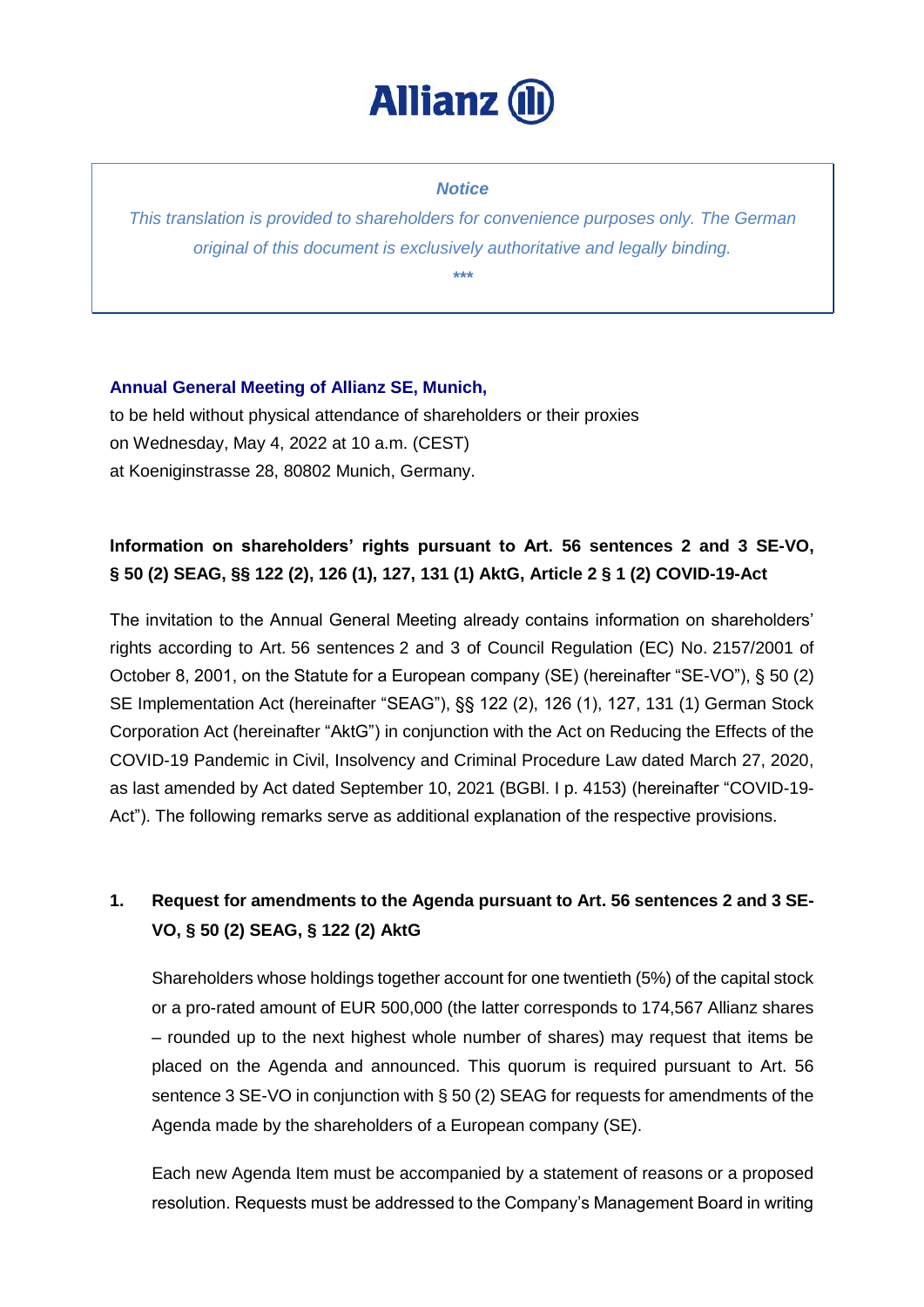and be received by the Company at least 30 days prior to the Annual General Meeting, i.e. by 12 midnight on April 3, 2022. Please send your request to the following address:

> Allianz SE Investor Relations Koeniginstrasse 28 80802 Munich Germany.

Requests for amendments of the Agenda that must be announced and have not already been announced on convocation of the Annual General Meeting will be published in the Federal Gazette (*Bundesanzeiger*) without delay after receipt. In addition, they will be made accessible on the Internet at [www.allianz.com/agm](http://www.allianz.com/agm) and communicated to the shareholders.

This shareholders' right is based on the following provisions of the SE-VO, the SEAG and the AktG:

## **Art. 56 SE- VO Request for Amendments of the Agenda**

One or more shareholders who together hold at least 10 % of an SE's subscribed capital may request that one or more additional items be put on the agenda of any general meeting. The procedures and time limits applicable to such requests shall be laid down by the national law of the Member State in which the SE's registered office is situated or, failing that, by the SE's statutes. The above proportion may be reduced by the statutes or by the law of the Member State in which the SE's registered office is situated under the same conditions as are applicable to public limited liability companies.

## **§ 50 SEAG Convocation and Amendment of the Agenda at the Request of a Minority (excerpt)**

(2) The amendment of the agenda of a General Meeting by one or more items may be requested by one or more shareholders whose shares amount in aggregate to not less than 5 % of the share capital or represent an amount of the share capital corresponding to 500,000 euros.

## **§ 122 AktG Calling of a Meeting at the Request of a Minority (excerpt)**

(2) In the same manner, shareholders whose shares amount in aggregate to not less than one-twentieth of the share capital or represent an amount of the share capital corresponding to 500,000 euros, may demand that items are put on the agenda and published. Each new item shall be accompanied by an explanation or a draft proposal. The demand in the sense of sentence 1 shall be provided to the company at least 24 days, in case of listed companies at least 30 days, prior to the meeting; the day of receipt shall not be included in this calculation.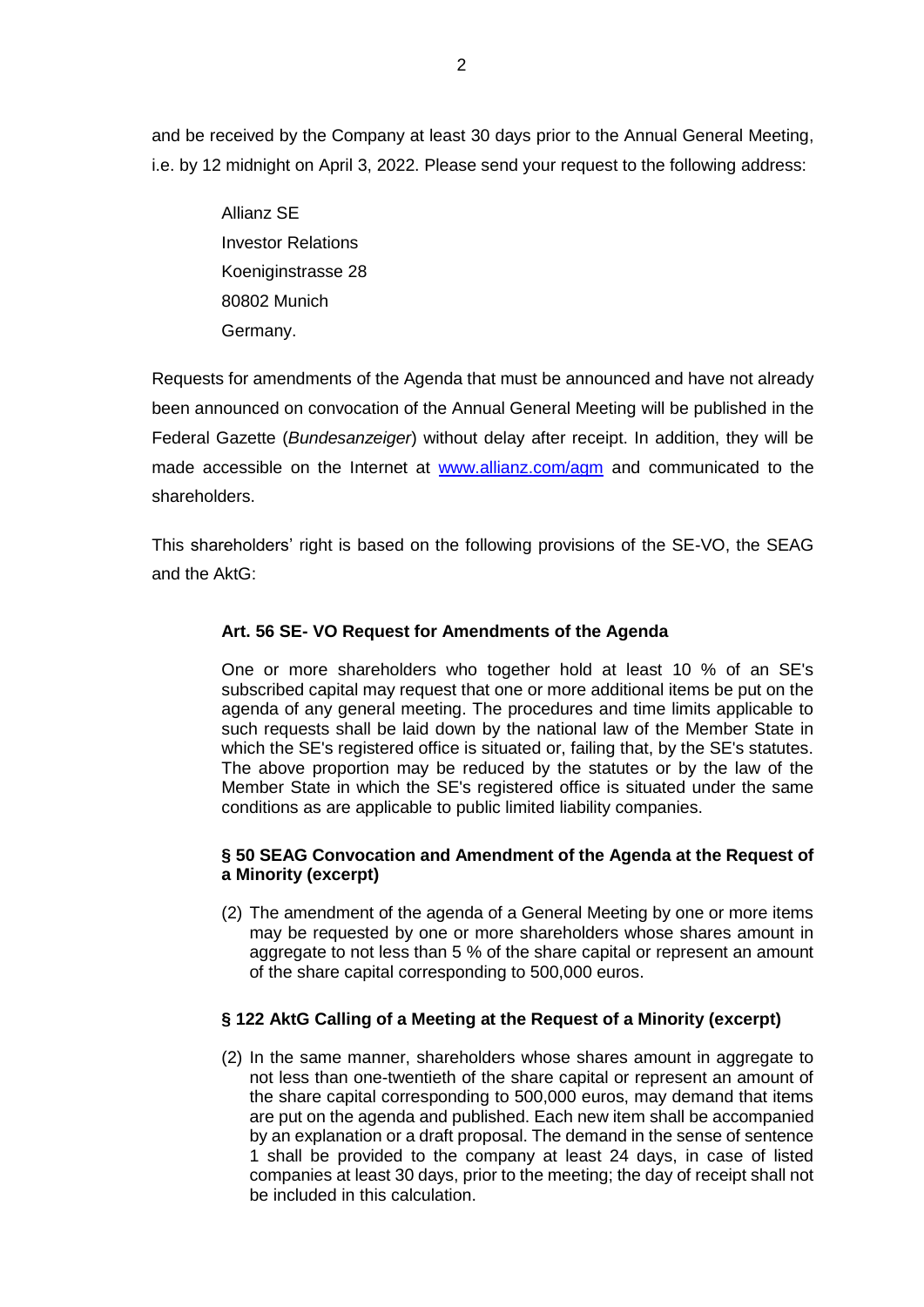## **§ 124 AktG Publication of Requests for Amendments; Proposals for Resolutions (excerpt)**

(1) If the minority has requested pursuant to § 122 (2) that items be added to the agenda, these items shall be published either upon calling the meeting or immediately following receipt of the request. § 121 (4) shall apply analogously; moreover, § 121 (4a) shall apply analogously to listed companies. Publication and submission shall be made in the same way as applicable for calling the meeting.

# **2. Shareholder proposals and election nominations pursuant to §§ 126 (1), 127 AktG, Article 2 § 1 (2) COVID-19-Act**

All shareholders are entitled to make proposals that are directed against proposals made by the Management Board and/or the Supervisory Board on specific Agenda Items, and, in case of the election of Supervisory Board members or of the statutory auditor, to make election nominations (§§ 126 (1), 127 AktG).

The Company will make shareholder proposals and election nominations accessible, subject to the provisions set out in §§ 126 and 127 AktG, including the shareholder's name, statement of reasons, if to be made accessible, and the management's comments, if any, on the Internet at [www.allianz.com/agm.](http://www.allianz.com/agm)

Shareholder proposals must be directed against a proposal by the Management Board and/or the Supervisory Board and address a specific Agenda Item. Election nominations must relate to the election of Supervisory Board members or of the statutory auditor.

Shareholder proposals and election nominations must be received by the Company by 12 midnight on April 19, 2022, at the latest, and must only be sent to the Company at the following addresses. Proposals and nominations sent elsewhere will not be considered:

> Allianz SE Investor Relations Koeniginstrasse 28 80802 Munich Germany E-mail: [investor.relations@allianz.com.](mailto:investor.relations@allianz.com)

The Company may refrain from making shareholder proposals and election nominations accessible if one of the facts of exclusion listed in § 126 (2) AktG is present. The facts of exclusion of § 126 (2) AktG refer to shareholder proposals which are not in line with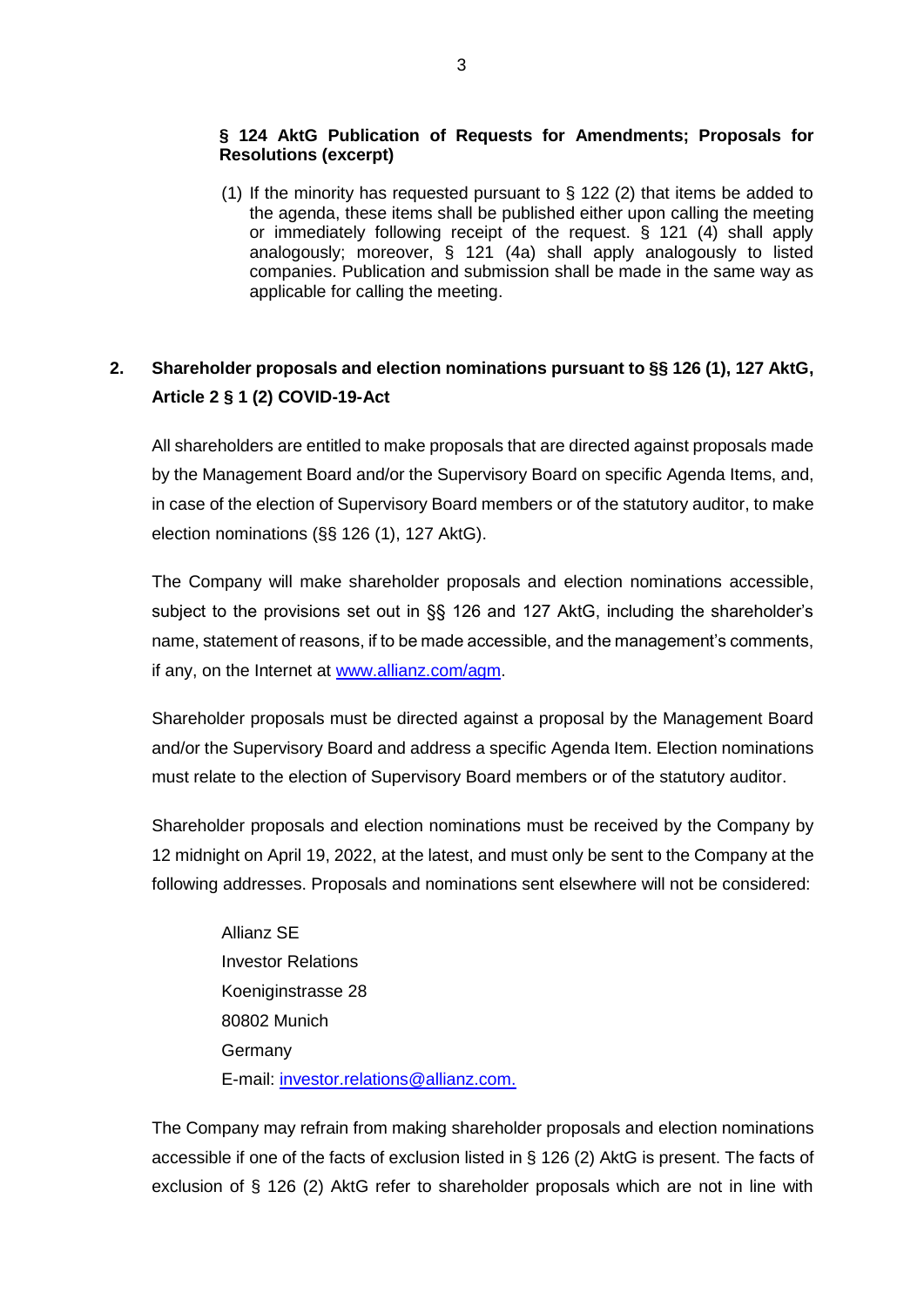applicable law or the Statutes; they also apply to shareholder nominations (§ 127 sentence 1 AktG). According to § 127 sentence 3 AktG, nominations by a shareholder for the election of Supervisory Board members or of the statutory auditor will only be made accessible, if they state the name, profession and place of residence of the respective proposed person (§ 124 (3) sentence 4 AktG). Nominations for the election of Supervisory Board members must also provide the additional information on membership in other supervisory boards to be established pursuant to statutory provisions (§ 125 (1) sentence 5 AktG).

Pursuant to Article 2 § 1 (2) sentence 3 of the COVID-19-Act, shareholder proposals or election nominations that the Company has to make accessible in accordance with §§ 126, 127 AktG shall be deemed to have been proposed at the Annual General Meeting if the shareholder submitting the proposal is duly authorized and registered for the Annual General Meeting.

These shareholders' rights are based on the following provisions of the AktG and the COVID-19-Act:

### **§ 126 AktG Shareholder Proposals**

- (1) Shareholder proposals together with the shareholder's name, the grounds and any position taken by the management shall be made available to the persons entitled pursuant to  $\S$  125 (1)–(3) under the conditions stated therein if at least 14 days before the meeting the shareholder sends to the address indicated in the notice convening the meeting a shareholder proposal counter to a proposal of the management board and supervisory board as to an item on the agenda. The date of receipt shall not be taken into account. In the case of listed companies, access shall be provided via the company's Internet page. § 125 (3) shall apply accordingly.
- (2) A shareholder proposal and the reasons for it need not be made available, if:
	- 1. the management board would by reason of such communication become criminally liable;
	- 2. the shareholder proposal would result in a resolution of the shareholders' meeting which would be illegal or would violate the articles;
	- 3. the reasons contain statements which are manifestly false or misleading in material respects or which are libelous;
	- 4. a shareholder proposal of such shareholder based on the same facts has already been communicated with respect to a shareholders' meeting of the company pursuant to § 125;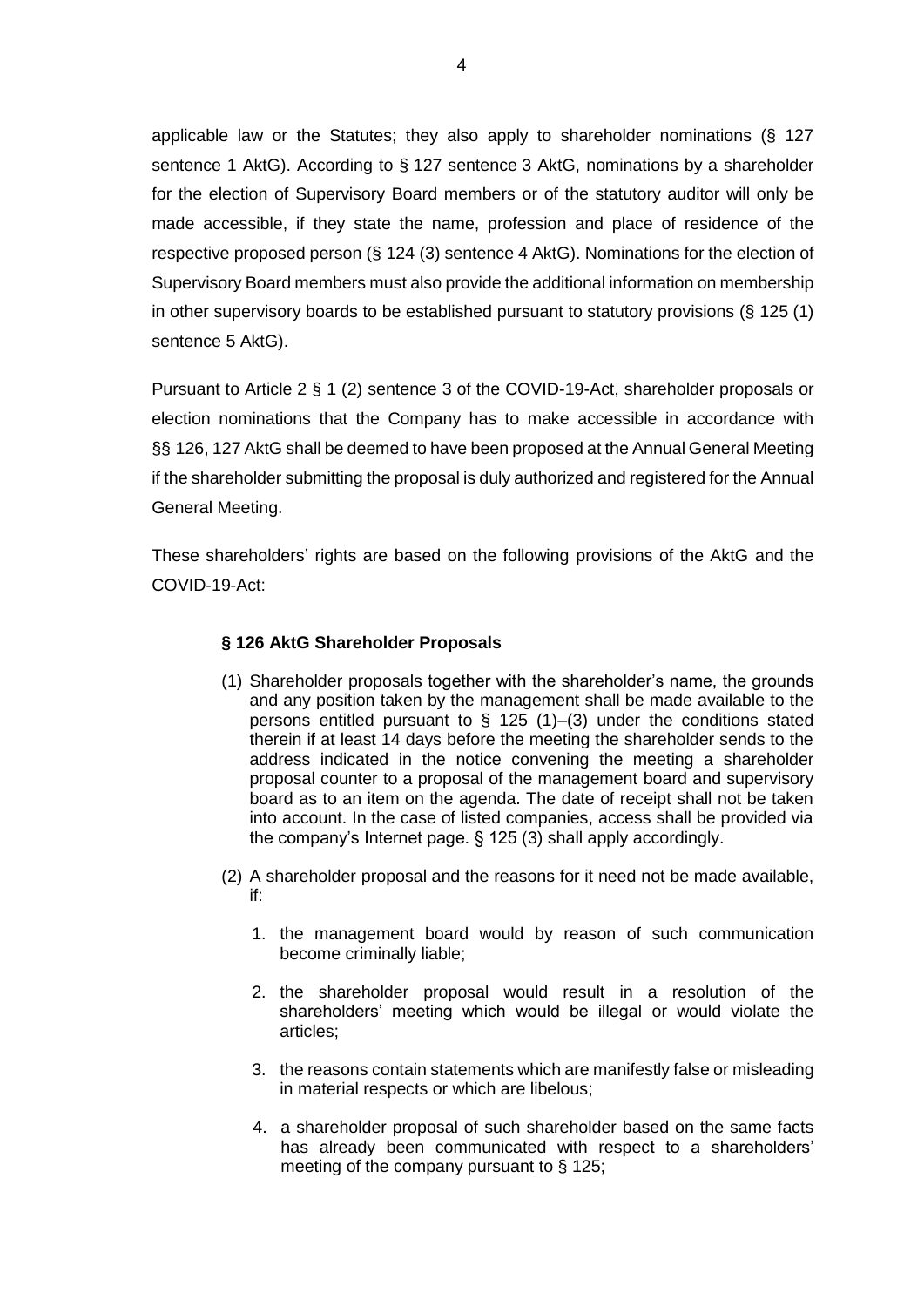- 5. the same shareholder proposal of such shareholder on essentially identical grounds has already been communicated pursuant to § 125 to at least two shareholders' meetings of the company within the past five years and at such shareholders' meetings less than one-twentieth of the share capital represented has voted in favor of such proposal;
- 6. the shareholder indicates that he will neither attend nor be represented at the shareholders' meeting; or
- 7. within the past two years at two shareholders' meeting the shareholder has failed to make or cause to be made on his behalf a shareholder proposal communicated by him.

The statement of the reasons need not be communicated if it exceeds five thousand words.

(3) If several shareholders present shareholder proposals for resolution in respect to the same subject matter, the management board may combine such proposals and respective statements of the reasons.

### **§ 127 AktG Nominations by Shareholders (excerpt)**

§ 126 shall apply analogously to a nomination by a shareholder for the election of a member of the supervisory board or external auditors. Such nomination need not to be supported by a statement of the reasons for it. The management board also need not to communicate such nomination if it fails to contain the particulars required by  $\S 124 (3)$  sentence 4 and  $\S 125 (1)$  sentence 5. [...]

## **§ 124 AktG Publication of Requests for Amendments; Proposals for Resolutions (excerpt)**

(3)  $\left[ \ldots \right]$  <sup>4</sup>The proposal for the election of members of the supervisory board or external auditors shall state their name, profession and place of residence. [. . .]

### **§ 125 AktG Information for Shareholders and Supervisory Board Members (excerpt)**

(1) [. . .] 5 In the case of listed companies, information concerning membership of nominated supervisory board members in other supervisory boards required by law shall be attached to a nomination of supervisory board members; information concerning their membership in comparable domestic and foreign supervisory bodies should also be attached.

#### **Article 2 § 1 COVID-19-Act Stock Corporations; Partnerships Limited by Shares; European Companies (SE); Mutual Insurance Associations (excerpt)**

(2)  $\left[ \ldots \right]$ <sup>3</sup> Shareholder proposals or election nominations that have to be made accessible pursuant to §§ 126, 127 AktG shall be deemed to have been proposed at the Annual General Meeting if the shareholder submitting the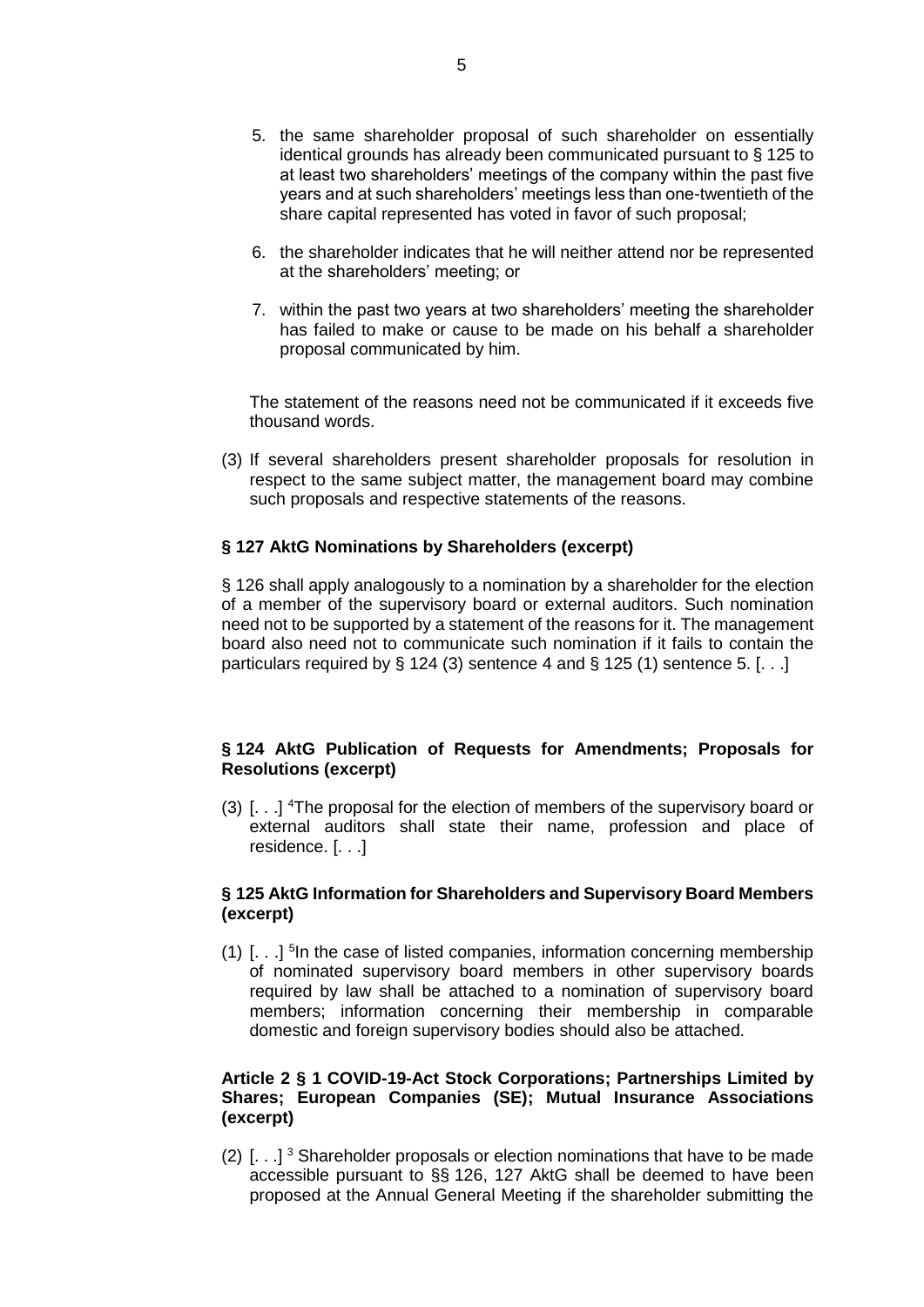proposal or the election nomination is duly authorized and registered for the Annual General Meeting.

# **3. Shareholders' right to be informed (§ 131 (1) AktG), shareholders' right to ask questions (Article 2 § 1 (2) COVID-19-Act)**

The right to be informed pursuant to § 131 (1) AktG does not apply to the Annual General Meeting to be held based on Article 2 of the COVID-19-Act on May 4, 2022 without physical attendance of shareholders or their proxies.

Instead, pursuant to Article 2 § 1 (2) of the COVID-19-Act, shareholders have the right to ask questions. The right to ask questions is thereby not equivalent to shareholders' right to be informed pursuant to § 131 AktG. Shareholders may address questions to the Board of Management on matters concerning the Company, the legal and business relations of the Company with affiliated enterprises and on the situation of the Group and the enterprises included in the Consolidated Financial Statements, provided that the information requested is necessary for the proper assessment of an Agenda Item.

In order to enable a better preparation of the shareholders for the Annual General Meeting, the Company intends to make the planned speeches/reports of the Chairman of the Board of Management and the Chairman of the Supervisory Board wholly, partially or as a summary available at [www.allianz.com/agm](http://www.allianz.com/agm) in time prior to the Annual General Meeting.

With the approval of the Supervisory Board, the Management Board has decided that shareholders who have registered for the Annual General Meeting may put questions to the Board of Management via the online service at [www.allianz.com/agm-service.](https://www.allianz.com/en/investor_relations/shareholders/annual-general-meeting.html) Questions may be submitted via the online service starting from April 13, 2022 and must be received by the Company **by 12 midnight on May 2, 2022**, at the latest. The length of a question may be limited to a certain number of characters; however, the number of questions that can be submitted will not be affected thereby.

The Board of Management will decide, at its due discretion, how it will answer the questions. It can hereby summarize questions and favor shareholders' associations and institutional investors with significant shareholdings. The Board of Management preserves the right to answer frequently asked questions upfront on the Company's website.